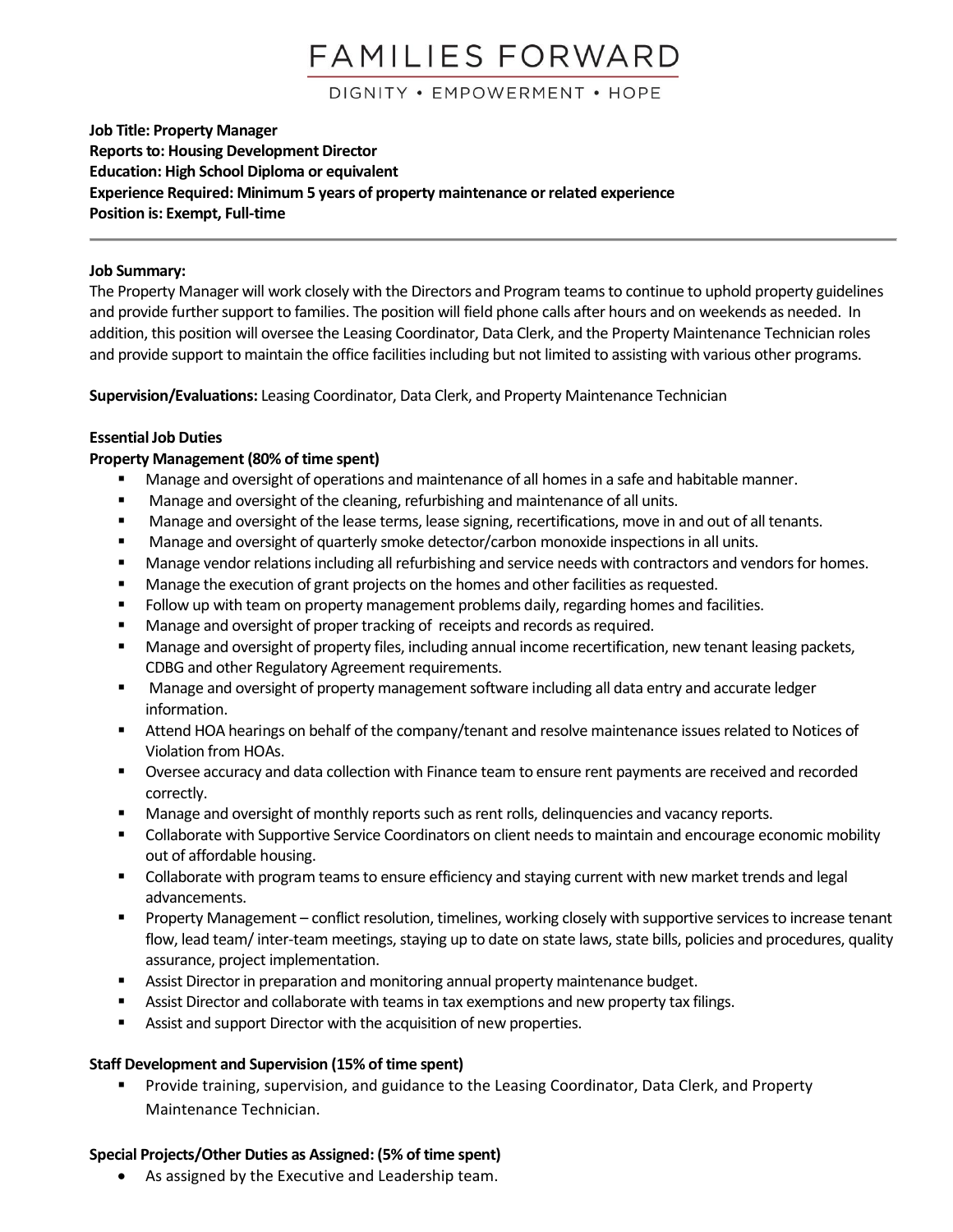# **Job Qualifications:**

- Must be 18 years or older.
- Ability to work well in a team-oriented environment.
- Flexible schedule to include occasional weekend and unexpected responsibilities.
- Pass background check as required by law.
- Must maintain a valid California Driver's License with a clean driving record. State Mandated Vehicle Insurance is required.

## **Salary Requirements:**

- Range:
- Phone or monthly phone stipend

#### **Please send resume to Marissa Hall a[t mhall@families-forward.org.](mailto:mhall@families-forward.org) No phone calls please.**

**Note:** This job description is not designed to cover or contain a comprehensive listing of activities, duties or responsibilities that are required of the employee. Management reserves the right to assign or reassign duties and responsibilities to this job at any time.

| <b>Key Skills:</b>                         | Comprehensive<br>Expert with total | Advanced<br>Fully trained; | Moderate<br>General knowledge | <b>Basic</b><br>Trainee with |
|--------------------------------------------|------------------------------------|----------------------------|-------------------------------|------------------------------|
|                                            | knowledge;                         | req. occasional            | but not totally               | general                      |
|                                            | guides others                      | assistance                 | proficient                    | understanding                |
| <b>Technical/Functional Expertise:</b>     |                                    | <b>Required</b>            |                               |                              |
| <b>Training skills</b>                     |                                    |                            |                               |                              |
| <b>Computer Software:</b>                  |                                    |                            | <b>Required</b>               |                              |
| Microsoft Office                           |                                    |                            |                               |                              |
| Interpersonal/Communication:               |                                    | <b>Required</b>            |                               |                              |
| Strong verbal & written skills             |                                    |                            |                               |                              |
| <b>Clean Driving Record and Ability to</b> |                                    |                            |                               |                              |
| <b>Drive FF Vehicles</b>                   |                                    |                            |                               |                              |
| Valid CA Driver's License                  |                                    | <b>Required</b>            |                               |                              |
| <b>State Mandated Vehicle Insurance</b>    |                                    |                            |                               |                              |

#### **Work Environment/Requirements: (time required in terms of an 8 hour workday)**

Time each day (**O**ccasionally = 0.5 to 2.0 hours; **F**requently = 2.5 to 4.0 hours; **C**ontinuously = 4.5 or more hours)

| <b>Basic Duties</b>                        | Ο | F. | C | <b>Basic Functions</b>                       | O | F |
|--------------------------------------------|---|----|---|----------------------------------------------|---|---|
| Drive car                                  |   | F  |   | Kneel/bend/crouch/crawl/squat                |   |   |
|                                            |   |    |   |                                              |   |   |
| Operate forklift                           |   |    |   | <b>Talk</b>                                  |   | F |
| Ride in car                                |   | F  |   | Hear                                         |   |   |
| Travel                                     |   | F  |   | Climb or balance                             |   |   |
| Use telephone                              |   | F  |   | Reach with hands or arms                     |   |   |
| Type or use PC equipment                   |   | F  |   | Reach above shoulder level                   |   | F |
| Sit at desk                                | Ο |    |   | Stand or walk                                |   |   |
| <b>Noise Level</b>                         |   |    |   | Use hands to finger/handle/feel              |   | F |
| Very quiet (forest trail; isolation booth, |   |    |   | Push/pull                                    |   | F |
| etc.)                                      |   |    |   |                                              |   |   |
| Quiet (library; private office, etc.)      |   |    |   | <b>Special Vision Requirement</b>            |   |   |
| Moderate Noise (open office)               |   | F  |   | Close vision (clear at 20 inches or less)    |   |   |
| Loud Noise (warehouse, fork trucks, etc.)  |   | F  |   | Distance vision (clear at 20 inches or more) |   |   |
| Very Loud Noise (heavy equipment, etc.)    |   |    |   | Color vision (identify & distinguish colors) |   |   |

| <b>Basic Duties</b>                        | O | F |  | <b>Basic Functions</b>                       | O | F |   |
|--------------------------------------------|---|---|--|----------------------------------------------|---|---|---|
| Drive car                                  |   | F |  | Kneel/bend/crouch/crawl/squat                |   | F |   |
| Operate forklift                           |   |   |  | Talk                                         |   | F |   |
| Ride in car                                |   | F |  | Hear                                         |   |   | С |
| Travel                                     |   | F |  | Climb or balance                             |   |   |   |
| Use telephone                              |   | F |  | Reach with hands or arms                     |   | F |   |
| Type or use PC equipment                   |   | F |  | Reach above shoulder level                   |   | F |   |
| Sit at desk                                | O |   |  | Stand or walk                                |   |   | C |
| <b>Noise Level</b>                         |   |   |  | Use hands to finger/handle/feel              |   | F |   |
| Very quiet (forest trail; isolation booth, |   |   |  | Push/pull                                    |   | F |   |
| etc.)                                      |   |   |  |                                              |   |   |   |
| Quiet (library; private office, etc.)      |   |   |  | <b>Special Vision Requirement</b>            |   |   |   |
| Moderate Noise (open office)               |   | F |  | Close vision (clear at 20 inches or less)    |   |   | C |
| Loud Noise (warehouse, fork trucks, etc.)  |   | F |  | Distance vision (clear at 20 inches or more) |   |   | C |
| Very Loud Noise (heavy equipment, etc.)    |   |   |  | Color vision (identify & distinguish colors) |   |   |   |